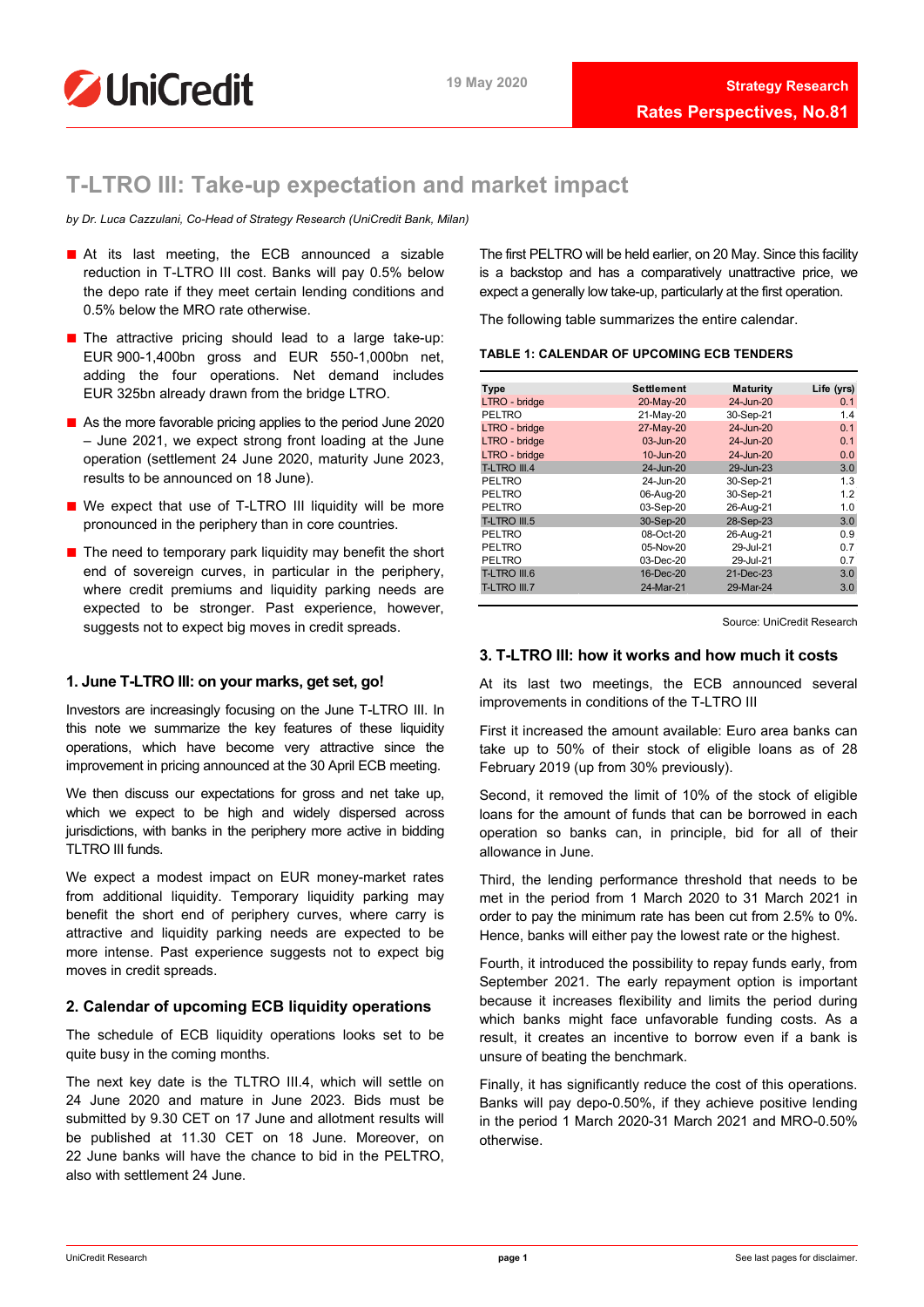

These conditions will apply in the period June 2020-June 2021, creating a strong incentive to front-load demand at the June operation. The remaining ones will benefit progressively less from the cheaper funding.

# What happens to the cost after June 2021?

For banks that reach the lending threshold of 0% in the period 1 March 2020 – 31 March 2021, the most favorable conditions will be applied throughout the entire life of the operations. The interest rate applied before 24 June 2020 and after 23 June 2021 for these counterparties will be the average interest rate on the deposit facility over the life of the respective operation.

For banks that do not reach the lending threshold of 0% in this period 1 March 2020 – 31 March 2021, the original TLTRO III interest rates (between MRO and depo rate) and lending threshold, evaluated over the period between 1 April 2019 and 31 March 2021, will apply. The performance threshold will be lowered to 1.15%.

# **TABLE 2: T-LTRO III FUNDING CONDITIONS**

|                                    | <b>Beats</b><br>benchmark | Does not beat<br>benchmark |
|------------------------------------|---------------------------|----------------------------|
| Jun 20 - Jun 21                    | $-1.00\%$                 | $-0.50\%$                  |
| Jun 21 - Sep 21                    | $-0.50\%$                 | $0.00\%$ *                 |
| Average until first repayment date | $-0.90\%$                 | $-0.40%$                   |

Values assume no change in the depo rate

\*considers the worst case where a bank does not exceed the lending threshold Source: UniCredit Research

The effective cost of the operation will be known with certainty only once the evaluation period is over (31 March 2021).

These are the current economic conditions. As we have seen in recent months, it is possible that further changes are implemented in a way to keep financial conditions easy.

A bank that bids for liquidity and fails to qualify for the most favorable rate will pay (in the worst case) the MRO rate after June 21 and if it deposits funds at the ECB, it will incur in a negative annual carry of 50bp for the three months until September when it will be allowed to repay the funds.

On the other hand, banks that beat the benchmark will pay -1% and if they deposit at the ECB will obtain a 50bp carry until June 21 and 0bp afterwards.

# **4. Getting ready for the June T-LTRO III: what demand at ECB operation since March tells us**

At its 18 March meeting, the ECB announced a series of weekly liquidity operations all with maturity of 24 June 2020, matching the settlement of the June T-LTRO III and with the cost set at the depo rate.

The these operations aimed to provide immediate liquidity support to banks and to safeguard money-market conditions.

This opportunity has been widely used by euro area banks, which have so far bid for EUR 328bn under these operations. This reflects precautionary demand for liquidity as well as preparations to meet higher liquidity demand from corporates.

More generally, this represents an anticipation of bidding in June, we expect the entire amount of liquidity bid for at the "bridge" LTRO to be rolled into the June T-LTRO III.

There are four more such operations planned, which will provide indications of banks' propensity to bid for additional liquidity. We do not expect a high additional take-up as liquidity uncertainty prevailing in March is over and the June T-LTRO III is now close. Chart 1 shows that demand has not increased since the announcement of more favorable conditions at the end of April.

# **CHART 1: DEMAND AT "BRIDGE" LTROS**



Source: ECB, Bloomberg, UniCredit Research

The ECB publishes a breakdown of total LTRO financing by country. What occurred in March sheds some light on banks' appetite for liquidity. The main caveat to consider is that it reflects bidding before the conditions were further improved at the end of April but that said, banks in core countries have shown a lower propensity to bid for liquidity.

Chart 2 shows the amount of T-LTRO bidding in March in the various euro area countries (which mainly refers to bridge operations and includes EUR 22bn of net bidding at the March T-LTRO III) normalized for the size of banking sector. Demand for liquidity by core countries has been moderate, while banks in the periphery have been more active. Demand from French banks has also been robust.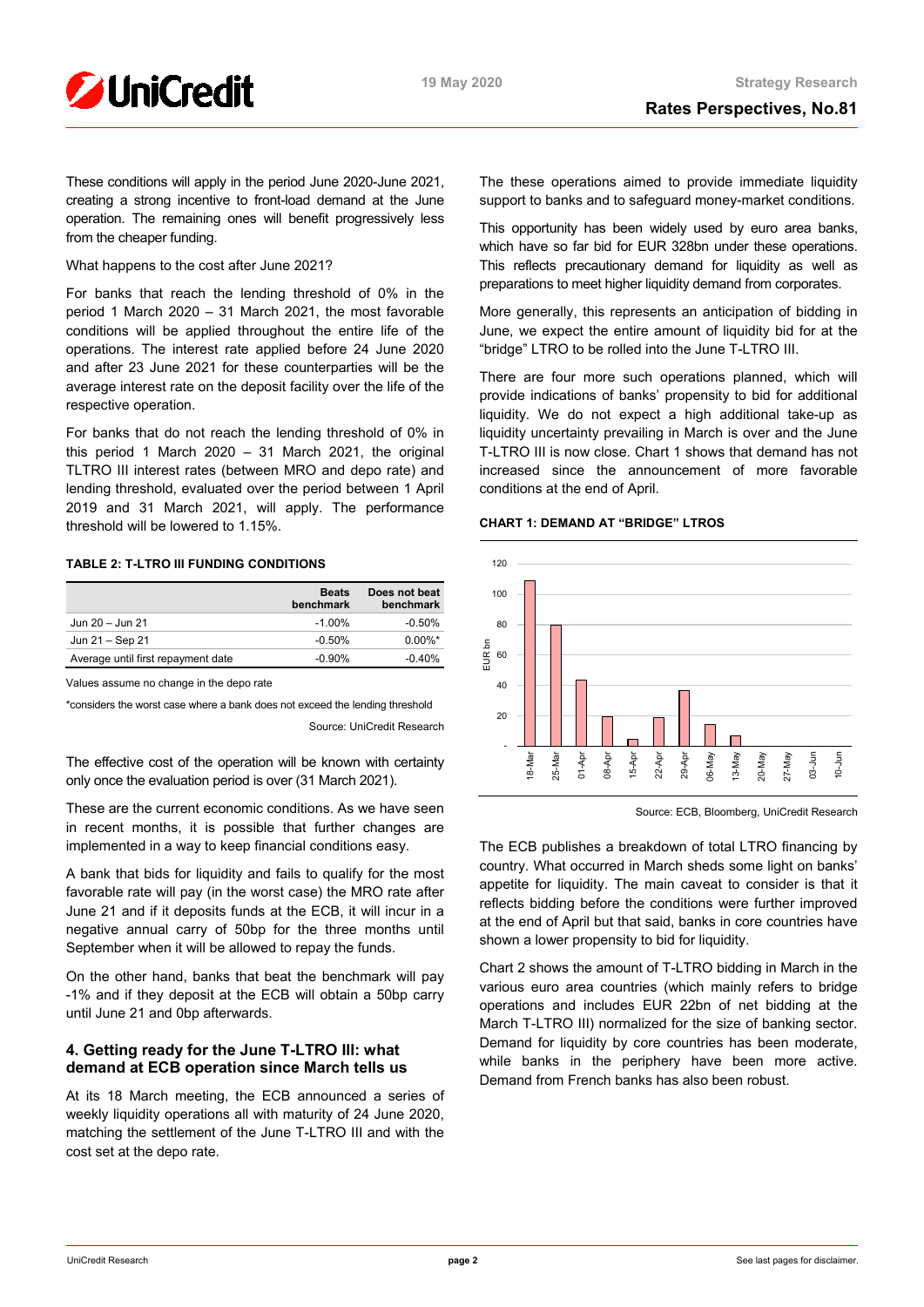

# **CHART 2: LIQUIDITY DEMAND IN MARCH**



Source: ECB, Bloomberg, UniCredit Research

# **5. Estimating the take up at the T-LTRO III operations**

There are several reasons to expect a large take up of T-LTRO III funds:

First, as highlighted in the last *Bank Lending Survey*, banks are anticipating strong demand for loans from corporates (see Chart of the Week – [Eurozone banks brace for higher](https://www.research.unicredit.eu/DocsKey/economics_docs_2020_176682.ashx?EXT=pdf&KEY=C814QI31EjqIm_1zIJDBJAOJm8sn-0N2qQxKvlGMxGU=&T=1)  [loan demand from firms, weaker demand from households,](https://www.research.unicredit.eu/DocsKey/economics_docs_2020_176682.ashx?EXT=pdf&KEY=C814QI31EjqIm_1zIJDBJAOJm8sn-0N2qQxKvlGMxGU=&T=1) 28 April). TLTRO III funds can be used to meet such demand.

Second, given the very uncertain economic situation, precautionary demand for liquidity is also likely to be robust.

Third, deposits with the ECB with a maturity of longer than 12-months count for the NSFR. While this is not the most compelling reason to borrow, it is nevertheless positive, especially for banks that have difficult or expensive access to market funding.

Forth, the pricing of T-LTRO III is highly attractive and provides a sure carry for banks that expect to beat the benchmark.

So does this mean banks will draw the maximum amount available? Not necessarily. There are also reasons why banks may prefer not to use too much of this funding:

First, banks may face constraints because of collateral availability.

Second, TLTRO III funds have to be used somehow and this will increase RWAs, except if a banks keeps everything on the ECB deposit facility or buys sovereign bonds. This affects negatively the leverage ratio. Also higher RWAs pressure capital ratios and might lead to higher MREL requirements as the latter are calibrated on RWAs.

Third, while it is possible to draw the funds and leave them at the ECB deposit facility, earning the carry, banks may be concerned that there will be moral dissuasion in this respect and, with low visibility on the economic outlook, banks may prefer to wait before expanding their lending.

Finally, excess liquidity is highly dispersed across jurisdictions. Banks in core countries already have very abundant liquidity and may prefer not to have more, even if the T-LTRO III funds are very cheap.

All these factors will be considered by each bank individually and a top-down forecast for overall liquidity take-up is a very difficult exercise.

To do this, we start from the amount of funds that are available across the various jurisdictions.

|  | TABLE 2: HOW MUCH T-LTRO III IS AVAILABLE |  |  |  |  |  |  |
|--|-------------------------------------------|--|--|--|--|--|--|
|--|-------------------------------------------|--|--|--|--|--|--|

| Country   | Stock of<br>eligible<br>loans | <b>Maximum</b><br>TLTRO III<br>borrowing | <b>TLTRO</b><br>up to<br>Feb | <b>Residual</b><br>amt. at<br>end Feb | Used in<br><b>March</b><br>-April* |
|-----------|-------------------------------|------------------------------------------|------------------------------|---------------------------------------|------------------------------------|
| GE        | 1511                          | 755                                      | 74                           | 681                                   | 46                                 |
| <b>NL</b> | 399                           | 200                                      | 27                           | 173                                   | $\overline{7}$                     |
| FI        | 122                           | 61                                       | 5                            | 56                                    | $\overline{2}$                     |
| LX        | 89                            | 44                                       | 5                            | 40                                    | 1                                  |
| <b>FR</b> | 1329                          | 665                                      | 96                           | 569                                   | 126                                |
| AT        | 235                           | 118                                      | 17                           | 101                                   | 8                                  |
| BE        | 168                           | 84                                       | 19                           | 65                                    | 15                                 |
| ΙE        | 78                            | 39                                       | $\overline{2}$               | 37                                    | 0                                  |
| IT        | 935                           | 468                                      | 215                          | 253                                   | 81                                 |
| <b>SP</b> | 638                           | 319                                      | 130                          | 189                                   | 52                                 |
| PT        | 93                            | 47                                       | 17                           | 29                                    | 5                                  |
| <b>GR</b> | 108                           | 54                                       | 8                            | 46                                    | 6                                  |
| Total     | 5706                          | 2853                                     | 614                          | 2239                                  | 349                                |

\*sum of LTRO operations plus EUR 22bn in net take-up at the March TLTRO III Source: ECB, UniCredit Research

At the end of February, euro area banks had borrowed almost EUR 615bn through the LTRO, with EUR 2.2tn still available. The amount still available is widely dispersed across jurisdictions, with Germany and France being the countries with the most available (EUR 680bn and EUR 570bn, respectively).

As discussed above, banks in core countries have shown a lower propensity to increase their liquidity, while French banks and banks in the periphery have been more inclined to use the T-LTRO.

To obtain a range for the possible take up of TLTRO III as a whole, we consider the following two scenarios:

**1. Low take up:** Given that the level of excess liquidity is already high and visibility on lending is low, banks use a moderate share of what is available (15% in core countries and 60% in the periphery). This would be in line with the usage of T-LTRO II funds in the past, before the ECB rose the available amount.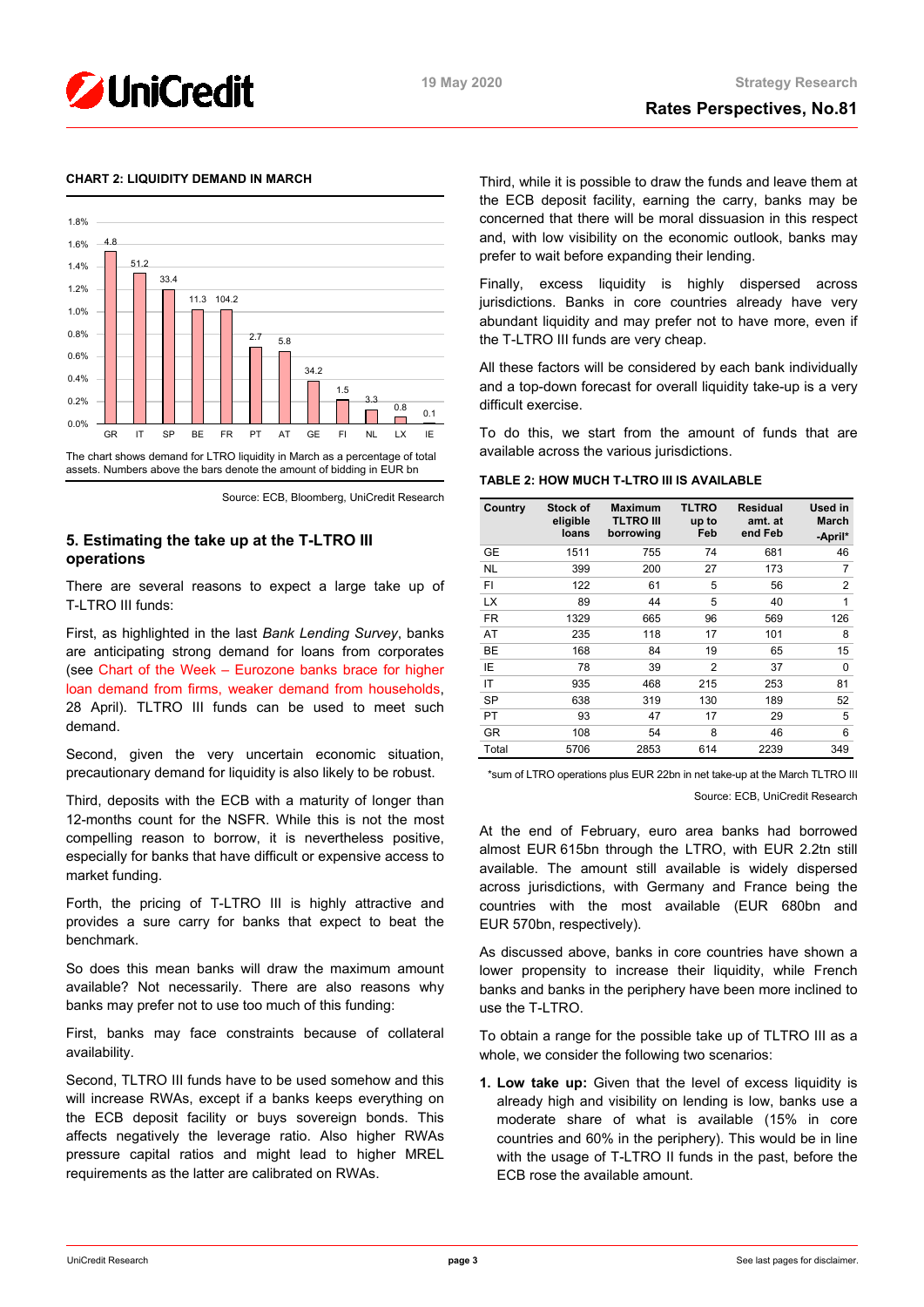

**2. High take up:** Cheapness of funds prevails and banks make significant use of the instrument (30% in the core and 90% in the periphery). This would be considerably more than in the past.

Because the cost advantage of the T-LTRO ends in June 2021, there is a strong incentive to front-load demand. We expect as much as 60-80% of the total take-up to occur in June.

It should be considered that the EUR 352bn taken in March-May at the "bridge" LTRO represents an anticipation of June demand. Hence part of the increase in net liquidity has already occurred.

In estimating gross take-up, we note that it is extremely convenient for banks to roll over the old T-LTRO II into the new facility. There are almost EUR 420bn of funds still outstanding under this facility.

The following table summarizes our results.

# **TABLE 3: OUR EXPECTED TAKE-UP**

|              | <b>Total net</b> |     | of which June | Total<br>Gross | of which June |      |  |
|--------------|------------------|-----|---------------|----------------|---------------|------|--|
| Low take-up  | 569              | 341 | 455           | 986            | 759           | 872  |  |
| High take-up | 982              | 589 | 786           | 1399           | 1007          | 1203 |  |

Net take-up includes bidding already submitted at the weekly LTROs with maturity 24 June 2020

Source: UniCredit Research

# **6. Collateral issues**

There are two questions regarding collateral. First, will banks have enough collateral to fully exploit their T-LTRO III allowance? Second, to what extent will high participation remove assets from the market with a potentially negative impact on liquidity?

With respect to the first question, on 7 April, the ECB announced an unprecedented set of collateral measures to mitigate the tightening of financial conditions across the euro area. Such measures should considerably ease concerns that banks may face constraints when bidding at the ECB operations. With respect to Italy, the Bank of Italy's stability report indicates that collateral available to banks amounted to EUR 250bn in March (not counting credit claims). Considering that Italian banks have EUR 250bn in unused T-LTRO III funds, collateral availability should not be an issue here.

In other jurisdictions, availability of collateral may be less abundant. ECB data indicate that banks in core countries hold relatively small amounts of sovereign bonds. This may indicate that collateral availability could be more of an issue here.

With respect to the second question, data published by the ECB suggest that collateral availability in the system was ample; at the end of 1Q20 there was around EUR 500bn in ABS and credit claims still unencumbered. EUR 7.6tn of government bonds and 1.5tn of corporate bonds were still available.

Although not all of this is necessarily in banks' balance sheets, these are very large amounts, and multiples of what can be expected to be locked after the T-LTRO III.

That said, the usual caveat applies: these are aggregate data, which may mask significant differences from one jurisdiction to another.

# **CHART 3: COLLATERAL AVAILABILITY AND USE**



Source: ECB, UniCredit Research

# **7. What to expect on markets?**

We expect a very modest impact on EUR money-market rates. OIS rates have already moved towards the depo rate as a result of high excess liquidity and the effect of additional excess liquidity is very small, as suggested by Chart 4. Using the relationship shown in Chart 4, an increase in excess liquidity of EUR 550-1,000bn would tighten the spread between EONIA and the depo by 2-4bp.

## **CHART 4: IMPACT OF ADDITIONAL EXCESS LIQUIDITY ON EONAI CLOSE TO ZERO**



Source: Bloomberg, UniCredit Research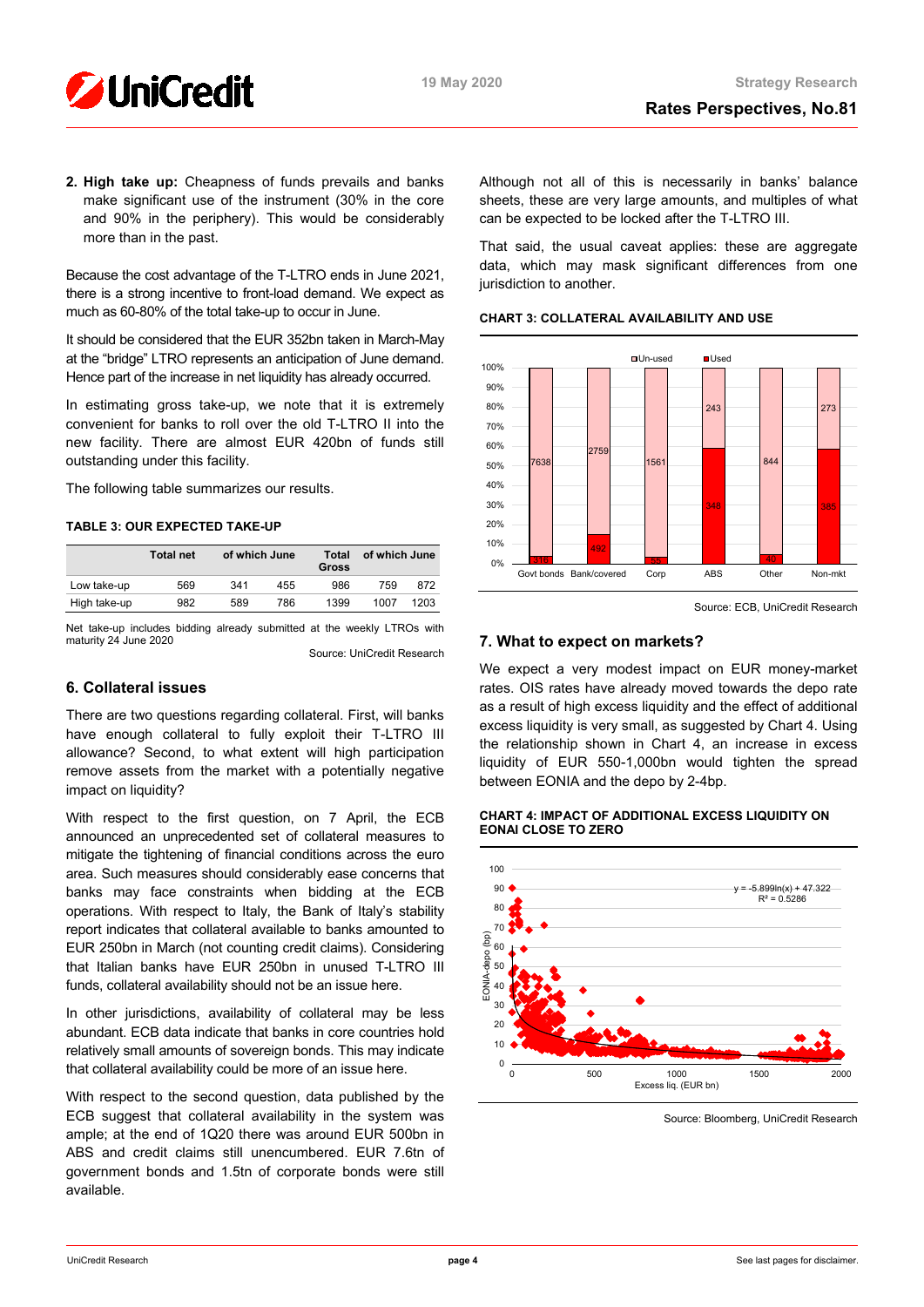

While it makes sense to analyze the historical relation based on EONIA, this benchmark has recently been substituted by €STR. Regarding the latter, we also expect a negligible impact from the T-LTRO III. €STR trades below the depo, reflecting the cost that banks with access to the ECB charge to accept the liquidity of counterparties with no access to the ECB. There is little reason to expect banks to charge more. Furthermore, as banks with access to the ECB still deposit their excess liquidity at -0.50%, there is little reason why €STR should decline.

The effect on Euribor is more difficult to assess. A large takeup would put banks in a better position to meet demand for liquidity by end users, and this should ease stress in the market. If a large liquidity take-up leads to a revival in unsecured transactions, this should benefit Euribor fixings. Otherwise one should look for an indirect effect: improving sentiment may positively affect those market variables that drive Level 3 transactions– which is very difficult to assess.

What about credit spreads? While banks expect to gain better visibility on their lending, there will be a need to park the liquidity somewhere and this should increase demand for short-maturity assets. These liquidity parking needs are likely to be higher in jurisdictions with stronger T-LTRO III bidding. In addition to temporary liquidity parking, banks may want to use part of the liquidity for carry trades.

This was also a hot topic during past LTROs, but evidence that this led to meaningful credit spread tightening is not very strong and suggests caution in expecting strong moves as a result of ECB liquidity operations.

Recent price action does not suggest that the short end of the Italian or Spanish curves have moved much in anticipation of the upcoming liquidity. This is not too surprising as banks in periphery countries are already exposed to sovereign risk and do not wish to expose themselves to more of it.



## **CHART 5: 12M IT AND SP YIELDS ARE NOT FRONT-RUNNING THE T-LTRO III**

On the contrary, KfW and other SSA seem to have tightened more since the ECB announced the better pricing conditions at the end of April. This may be a hint that banks in core countries are buying these assets to set up carry trades.

## **CHART 6: KFW TIGTEHEND AFTER ECB ANNOUNCED T-LTRO COST REDUCTION**



Source: Bloomberg, UniCredit Research

Rather than buying short-maturity assets outright, banks may deploy the liquidity in the repo market, where rates are currently higher than the T-LTRO III cost across jurisdictions. The increase in liquidity supply is likely to keep repo rates subdued.

To conclude, the following table summarizes the main options to generate carry. Banks with low probability of beat the benchmark will only gain by taking exposure to Italy. Banks that expect to beat the benchmark, even with a 50% probability, will have several options available.

## **TABLE 4: SEARCHING FOR OPTIONS TO GENERATE CARRY**

|      |         | Bills 12M |           |      |      | 2Y      |      |      |      | Repo    |           |      |           |
|------|---------|-----------|-----------|------|------|---------|------|------|------|---------|-----------|------|-----------|
| p(Q) | depo    | GE        | <b>FR</b> | ΙT   | SP   | GE      | IT   | SP   | KfW  | GE      | <b>FR</b> | ΙT   | <b>SP</b> |
| 10%  | $-0.1%$ | $-0.1%$   | 0.0%      | 0.6% | 0.2% | $-0.2%$ | 0.9% | 0.2% | 0.0% | $-0.1%$ | $-0.1%$   | 0.0% | 0.0%      |
| 20%  | 0.0%    | 0.0%      | 0.0%      | 0.6% | 0.2% | $-0.2%$ | 1.0% | 0.2% | 0.1% | 0.0%    | 0.0%      | 0.1% | 0.1%      |
| 30%  | 0.1%    | 0.0%      | 0.1%      | 0.7% | 0.3% | $-0.1%$ | 1.0% | 0.3% | 0.1% | 0.0%    | 0.0%      | 0.1% | 0.1%      |
| 40%  | 0.1%    | 0.1%      | 0.1%      | 0.7% | 0.3% | $-0.1%$ | 1.1% | 0.3% | 0.2% | 0.1%    | 0.1%      | 0.2% | 0.2%      |
| 50%  | 0.2%    | 0.1%      | 0.2%      | 0.8% | 0.4% | 0.0%    | 1.1% | 0.4% | 0.2% | 0.1%    | 0.1%      | 0.2% | 0.2%      |
| 60%  | 0.2%    | 0.2%      | 0.2%      | 0.8% | 0.4% | 0.0%    | 1.2% | 0.4% | 0.3% | 0.2%    | 0.2%      | 0.3% | 0.3%      |
| 70%  | 0.3%    | 0.2%      | 0.3%      | 0.9% | 0.5% | 0.1%    | 1.2% | 0.5% | 0.3% | 0.2%    | 0.2%      | 0.3% | 0.3%      |
| 80%  | 0.3%    | 0.3%      | 0.3%      | 0.9% | 0.5% | 0.1%    | 1.3% | 0.5% | 0.4% | 0.3%    | 0.3%      | 0.4% | 0.4%      |
| 90%  | 0.4%    | 0.3%      | 0.4%      | 1.0% | 0.6% | 0.2%    | 1.3% | 0.6% | 0.4% | 0.3%    | 0.3%      | 0.4% | 0.4%      |
| 100% | 0.4%    | 0.4%      | 0.4%      | 1.0% | 0.6% | 0.2%    | 1.4% | 0.6% | 0.5% | 0.4%    | 0.4%      | 0.5% | 0.5%      |

The table shows the difference between the yield of various instruments and the expected T-LTRO cost until September 21, depending on the probability of qualifying for the lowest rate.

Source: Bloomberg, UniCredit Research

# **Author**

**Dr. Luca Cazzulani**, Co-Head of Strategy Research, FI Strategist (UniCredit Bank, Milan) +39 02 8862-0640 [luca.cazzulani@unicredit.eu](mailto:luca.cazzulani@unicredit.eu)

Source: Bloomberg, UniCredit Research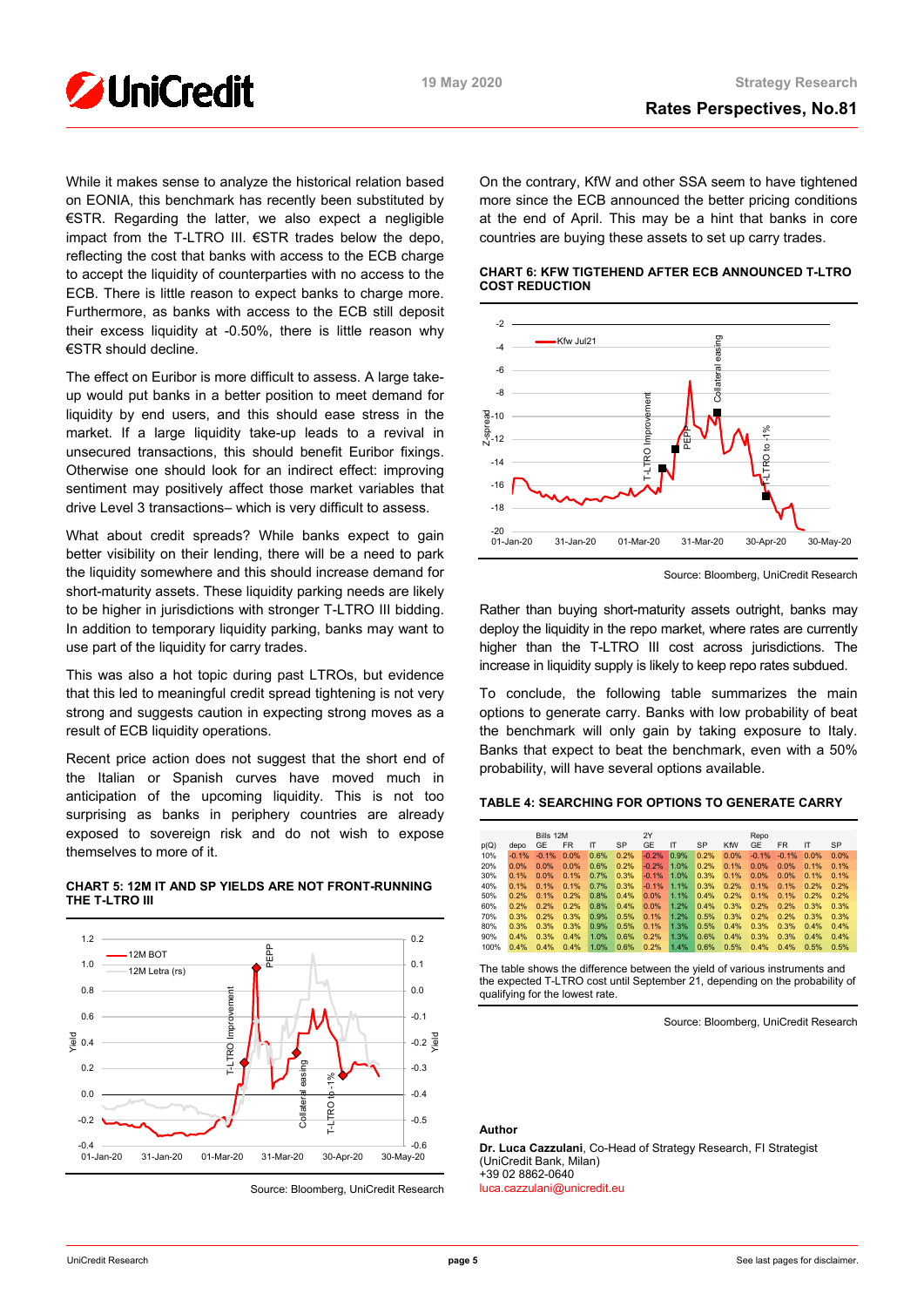

# **Previous editions of Rates Perspectives**

- [»](https://www.research.unicredit.eu/DocsKey/fxfistrategy_docs_2020_176630.ashx?EXT=pdf&KEY=KZGTuQCn4lsvclJnUgseVFcI2-vTFR2nlVdqzbTp94Q4BdEhR8EC5A==&T=1) Eurozone funding needs in 2020 after COVID-19 23 April 2020
- [»](https://www.research.unicredit.eu/DocsKey/fxfistrategy_docs_2020_176143.ashx?EXT=pdf&KEY=KZGTuQCn4lsvclJnUgseVFcI2-vTFR2n46XMXAIB2V6cPOOjdj7_cg==&T=1) 10/30Y BTP spread: A steepener trade looks better than a flattener 3 March 2020
- [»](https://www.research.unicredit.eu/DocsKey/fxfistrategy_docs_2020_175954.ashx?EXT=pdf&KEY=KZGTuQCn4lsvclJnUgseVFcI2-vTFR2nPNmoWwinZoBS4spnPS0v9A==&T=1) Governments go green: Facts, figures and upcoming deals 13 February 2020
- [»](https://www.research.unicredit.eu/DocsKey/fxfistrategy_docs_2020_175729.ashx?EXT=pdf&KEY=KZGTuQCn4lsvclJnUgseVFcI2-vTFR2nD3IxnL2-DMsUkYgH9VwtEQ==&T=1) A deep dive into Austria´s government bond market 23 January 2020
- [»](https://www.research.unicredit.eu/DocsKey/fxfistrategy_docs_2020_175593.ashx?EXT=pdf&KEY=KZGTuQCn4lsvclJnUgseVFcI2-vTFR2nXzQVTsg1IArUTJHz7ClnKQ==&T=1) Italy´s 2020 funding outlook and how to trade it 9 January 2020
- [»](https://www.research.unicredit.eu/DocsKey/fxfistrategy_docs_2019_175462.ashx?EXT=pdf&KEY=KZGTuQCn4lsvclJnUgseVEGHysWJl2Ns9AlMl_yM9fb41Glf-ynILQ==&T=1) Supply Outlook 2020: Still heavy activity at extra-long maturities 10 December 2019
- [»](https://www.research.unicredit.eu/DocsKey/fxfistrategy_docs_2019_175097.ashx?EXT=pdf&KEY=KZGTuQCn4lsvclJnUgseVEGHysWJl2NsalH1w8p3dPurdMMtjayMTw==&T=1) Estimating and discussing the term premium on German bonds 4 November 2019
- [»](https://www.research.unicredit.eu/DocsKey/fxfistrategy_docs_2019_174747.ashx?EXT=pdf&KEY=KZGTuQCn4lsvclJnUgseVEGHysWJl2NshFxQRxeXxVYxi2cgVzAqQQ==&T=1) BTPs caught between macro fundamentals and appetite for carry trades 2 October 2019
- [»](https://www.research.unicredit.eu/DocsKey/fxfistrategy_docs_2019_174503.ashx?EXT=pdf&KEY=KZGTuQCn4lsvclJnUgseVEGHysWJl2NsCFMwr5HzJ17_YmUeW60-Ag==&T=1) ILBs pay higher Z-spreads than nominal bonds: We discuss the main drivers 11 September 2019
- [»](https://www.research.unicredit.eu/DocsKey/fxfistrategy_docs_2019_173046.ashx?EXT=pdf&KEY=KZGTuQCn4lsvclJnUgseVEGHysWJl2NsYmN8grxHaGuMlNiR5FCG-Q==&T=1) ECB´s QE 2: Number crunching and trade ideas 24 July 2019
- [»](https://www.research.unicredit.eu/DocsKey/fxfistrategy_docs_2019_172874.ashx?EXT=pdf&KEY=KZGTuQCn4lsvclJnUgseVEGHysWJl2NsU6w4VN1R8ufrSpaKVsG8hw==&T=1) BTPi breakeven curve: Too flat and too low 10 July 2019
- [»](https://www.research.unicredit.eu/DocsKey/fxfistrategy_docs_2019_172612.ashx?EXT=pdf&KEY=KZGTuQCn4lsvclJnUgseVEGHysWJl2Ns2prJ4cLGo5kZAYkhTSIwiQ==&T=1) Spain: Still a periphery country, judging from its foreign investors´ base 17 June 2019
- [»](https://www.research.unicredit.eu/DocsKey/fxfistrategy_docs_2019_172362.ashx?EXT=pdf&KEY=KZGTuQCn4lsvclJnUgseVEGHysWJl2NsmV7mtWY1YutdeERi5OnkvA==&T=1) SOFR and SONIA derivative markets: Small in size but growing 24 May 2019
- [»](https://www.research.unicredit.eu/DocsKey/fxfistrategy_docs_2019_171193.ashx?EXT=pdf&KEY=KZGTuQCn4lsvclJnUgseVEGHysWJl2NsQ363zHJuO-4ubO81Q09WWw==&T=1) Flows of eurozone investors into USTs: another factor keeping UST real yields low 8 May 2019
- [»](https://www.research.unicredit.eu/DocsKey/fxfistrategy_docs_2019_170974.ashx?EXT=pdf&KEY=KZGTuQCn4lsvclJnUgseVEGHysWJl2NsRTomOaKjVl9lFV8OK8lXLA==&T=1) ECB tiering and money market rates: The devil is in the details 16 April 2019
- [»](https://www.research.unicredit.eu/DocsKey/fxfistrategy_docs_2019_170284.ashx?EXT=pdf&KEY=KZGTuQCn4lsvclJnUgseVEGHysWJl2NsEwG0xblWxFK9BVQAB4eryA==&T=1) Who are the foreign investors in Italian government debt? A breakdown by geography and institution 3 April 2019
- [»](https://www.research.unicredit.eu/DocsKey/fxfistrategy_docs_2019_170066.ashx?EXT=pdf&KEY=KZGTuQCn4lsvclJnUgseVEGHysWJl2NsNOWCS-vPqTdpZhijXIyJ5Q==&T=1) Bund-swap has lagged Schatz in cheapening: why we expect a correction 18 March 2019
- [»](https://www.research.unicredit.eu/DocsKey/fxfistrategy_docs_2019_169883.ashx?EXT=pdf&KEY=KZGTuQCn4lsvclJnUgseVEGHysWJl2Nsz9dXRsXwpAsZUUpCjW9eRw==&T=1) Keeping in place the Fed´s current monetary policy framework will likely benefit USTs 4 March 2019
- [»](https://www.research.unicredit.eu/DocsKey/fxfistrategy_docs_2019_169681.ashx?EXT=pdf&KEY=KZGTuQCn4lsvclJnUgseVEGHysWJl2NsvFsIe2gTc3YHhaYXz8CyMQ==&T=1) Euribor and ESTER: Where we stand, where we´re going 15 February 2019
- [»](https://www.research.unicredit.eu/DocsKey/fxfistrategy_docs_2019_168976.ashx?EXT=pdf&KEY=KZGTuQCn4lsvclJnUgseVEGHysWJl2NsBRIhGRL9OpCAofKNpRdbqw==&T=1) Our scorecard for EMU countries: A useful tool for detecting misalignments in EGBs valuations 30 January 2019
- [»](https://www.research.unicredit.eu/DocsKey/fxfistrategy_docs_2019_168690.ashx?EXT=pdf&KEY=KZGTuQCn4lsvclJnUgseVEGHysWJl2Ns6zwNCeXNSn5_WEAdcnzkSw==&T=1) Six years after the introduction of CACs in the eurozone: Analyzing the effect on pricing 10 January 2019
- [»](https://www.research.unicredit.eu/DocsKey/fxfistrategy_docs_2018_168081.ashx?EXT=pdf&KEY=KZGTuQCn4lsvclJnUgseVGkpNcRXR5-WdODblZpTi0A4RE9IYOSOOA==&T=1) Supply Outlook 2019: primary market activity to gradually shift to shorter maturities 6 December 2018
- [»](https://www.research.unicredit.eu/DocsKey/fxfistrategy_docs_2018_167651.ashx?EXT=pdf&KEY=KZGTuQCn4lsvclJnUgseVGkpNcRXR5-WLbIUypeIHxyD3rdrNgjwjg==&T=1) Scarcity of Bunds to keep real yields low 29 October 2018
- [»](https://www.research.unicredit.eu/DocsKey/fxfistrategy_docs_2018_167362.ashx?EXT=pdf&KEY=KZGTuQCn4lsvclJnUgseVGkpNcRXR5-W7gOokc4_UKGkd-Hy3Wx_vg==&T=1) Measuring rating expectations for BTPs 4 October 2018
- [»](https://www.research.unicredit.eu/DocsKey/fxfistrategy_docs_2018_167162.ashx?EXT=pdf&KEY=KZGTuQCn4lsvclJnUgseVGkpNcRXR5-WLonU6aW-riDJHVt4RBRKJQ==&T=1) Scarcity of Bunds (and safe eurozone paper) will remain an issue in 2019 17 September 2018
- [»](https://www.research.unicredit.eu/DocsKey/fxfistrategy_docs_2018_166735.ashx?EXT=pdf&KEY=KZGTuQCn4lsvclJnUgseVGkpNcRXR5-WJcyLXLDNCHrk_1IGoA85eQ==&T=1) CCTs: a good buying opportunity on a medium-term horizon 30 July 2018
- [»](https://www.research.unicredit.eu/DocsKey/fxfistrategy_docs_2018_165506.ashx?EXT=pdf&KEY=KZGTuQCn4lsvclJnUgseVGkpNcRXR5-WelAdBLCjwv2CsrEf1G_7vA==&T=1) ECB QE reinvestments: maturity matters 18 July 2018
- [»](https://www.research.unicredit.eu/DocsKey/fxfistrategy_docs_2018_165296.ashx?EXT=pdf&KEY=KZGTuQCn4lsvclJnUgseVGkpNcRXR5-Wl83fmK6epfPJRPrdFbpp8A==&T=1) ECB forward guidance: we like 5/30Y flatteners and sovereign credit-risk exposure 2 July 2018
- [»](https://www.research.unicredit.eu/DocsKey/fxfistrategy_docs_2018_165113.ashx?EXT=pdf&KEY=KZGTuQCn4lsvclJnUgseVGkpNcRXR5-WdMw8JSHF2Ih6d0UhMlk5iA==&T=1) Investing in USTs: to hedge or not to hedge? 18 June 2018
- [»](https://www.research.unicredit.eu/DocsKey/fxfistrategy_docs_2018_164967.ashx?EXT=pdf&KEY=KZGTuQCn4lsvclJnUgseVGkpNcRXR5-WLoNFhsvJBXHbE69WfFEurg==&T=1) Who holds the BTPs? Dissecting Italian public debt investor base 5 June 2018
- [»](https://www.research.unicredit.eu/DocsKey/fxfistrategy_docs_2018_164775.ashx?EXT=pdf&KEY=KZGTuQCn4lsvclJnUgseVGkpNcRXR5-WZF21zKfJuZ_5iLWWjJ2GpQ==&T=1) Italy funding, progress, cost and outlook: as good as it gets 17 May 2018
- [»](https://www.research.unicredit.eu/DocsKey/fxfistrategy_docs_2018_164589.ashx?EXT=pdf&KEY=KZGTuQCn4lsvclJnUgseVGkpNcRXR5-WHckxsj1laTH6N7QU0C6uzQ==&T=1) A model for POLGB yields 3 May 2018
- [»](https://www.research.unicredit.eu/DocsKey/fxfistrategy_docs_2018_164411.ashx?EXT=pdf&KEY=KZGTuQCn4lsvclJnUgseVGkpNcRXR5-W4Dmv9B6O0atd94s-0yUFlA==&T=1) 10Y BTP-SPGB spread: wide compared to fundamentals but convergence to fair value is tricky 19 April 2018
- [»](https://www.research.unicredit.eu/DocsKey/fxfistrategy_docs_2018_164242.ashx?EXT=pdf&KEY=KZGTuQCn4lsvclJnUgseVGkpNcRXR5-WFjPeFcDloA2Q8h6v6oWNhw==&T=1) T-LTRO II early repayments: why we are not concerned 5 April 2018
- [»](https://www.research.unicredit.eu/DocsKey/fxfistrategy_docs_2018_164099.ashx?EXT=pdf&KEY=KZGTuQCn4lsvclJnUgseVGkpNcRXR5-WK-s5y8Kxt0FmgxTPbhrZtA==&T=1) US 10Y fair value model part II: breakeven inflation 22 March 2018
- [»](https://www.research.unicredit.eu/DocsKey/fxfistrategy_docs_2018_163914.ashx?EXT=pdf&KEY=KZGTuQCn4lsvclJnUgseVGkpNcRXR5-W6uAyZrmo_juOWp31QBzAwQ==&T=1) Upside risks to the US term premium 8 March 2018
- [»](https://www.research.unicredit.eu/DocsKey/fxfistrategy_docs_2018_163795.ashx?EXT=pdf&KEY=KZGTuQCn4lsvclJnUgseVGkpNcRXR5-W31oteEsRkw-wRr-E75wyXQ==&T=1) US real yields are in line with our fair-value model 26 February 2018
- [»](https://www.research.unicredit.eu/DocsKey/fxfistrategy_docs_2018_163569.ashx?EXT=pdf&KEY=KZGTuQCn4lsvclJnUgseVGkpNcRXR5-WOwinUv5yvR4A_iRZMMXqUg==&T=1) Foreign ownership of EM local currency debt: trends, indices and effects on FX and yields 8 February 2018
- [»](https://www.research.unicredit.eu/DocsKey/fxfistrategy_docs_2018_163350.ashx?EXT=pdf&KEY=KZGTuQCn4lsvclJnUgseVGkpNcRXR5-WSfc0pL8-Nw1KrcsN90zewQ==&T=1) EUR-USD cross currency: no normalization in sight 25 January 2018
- [»](https://www.research.unicredit.eu/DocsKey/fxfistrategy_docs_2018_163165.ashx?EXT=pdf&KEY=KZGTuQCn4lsvclJnUgseVGkpNcRXR5-WizOxQ_qd2pKve_EGsME8pw==&T=1) Italy´s 2018 funding: how to trade it 11 January 2018
- [»](https://www.research.unicredit.eu/DocsKey/fxfistrategy_docs_2017_162876.ashx?EXT=pdf&KEY=KZGTuQCn4lsvclJnUgseVBaZnvdiHIQjhlAgRXaAk9xO-WbIBHzmug==&T=1) We prefer credit to duration risk, especially at the longer maturities 7 December 2017
- [»](https://www.research.unicredit.eu/DocsKey/fxfistrategy_docs_2017_162702.ashx?EXT=pdf&KEY=KZGTuQCn4lsvclJnUgseVBaZnvdiHIQj7kV9jp7KGvx_rQqXOlHcBw==&T=1) CEE rates are unlikely to spike in 2018 23 November 2017
- [»](https://www.research.unicredit.eu/DocsKey/fxfistrategy_docs_2017_162521.ashx?EXT=pdf&KEY=KZGTuQCn4lsvclJnUgseVBaZnvdiHIQjHP5HTV6m0S1CZt4h4v7Z7Q==&T=1) UST market: will foreign investors come to the rescue? 9 November 2017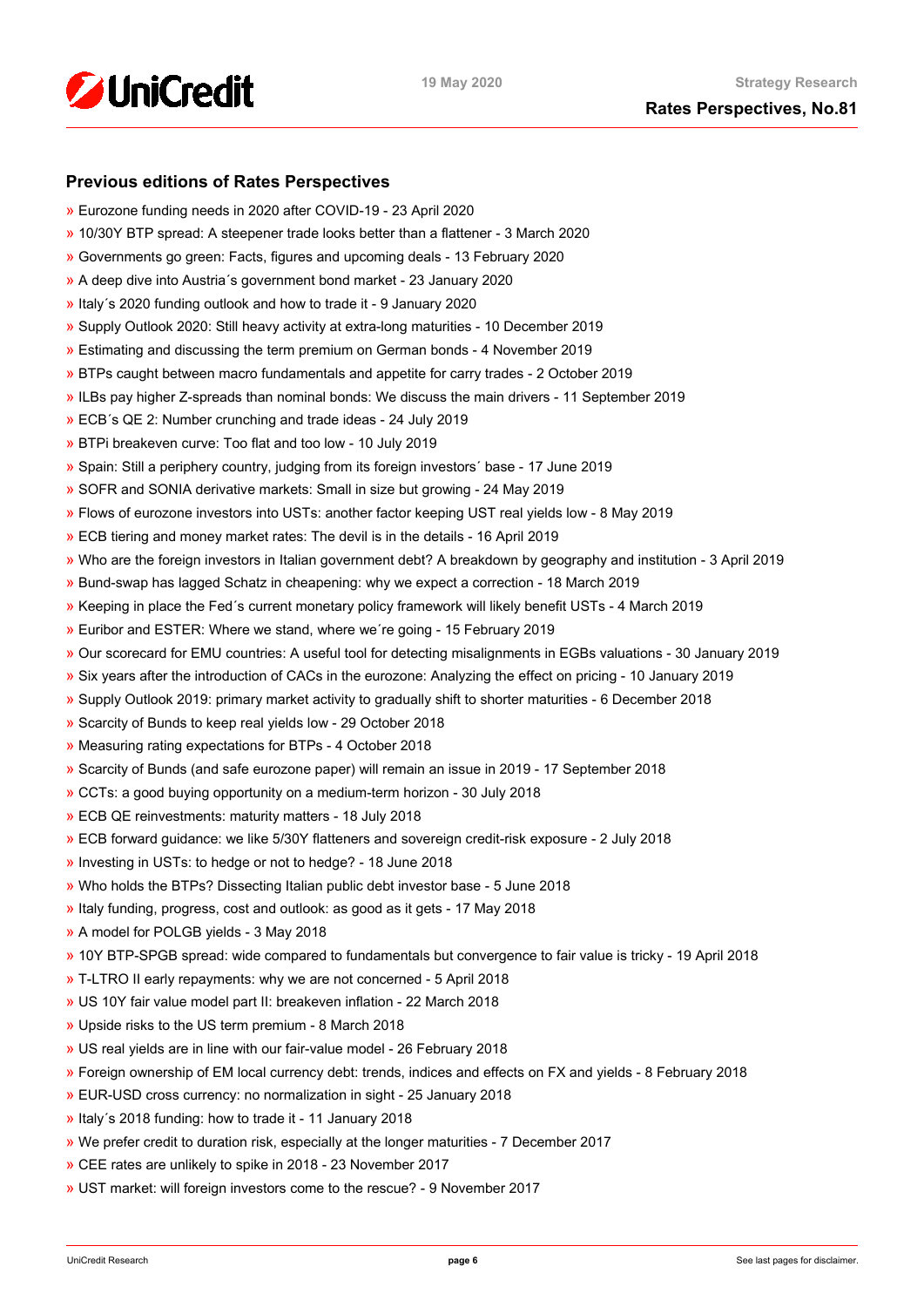

# **Legal Notices**

# **Glossary**

A comprehensive glossary for many of the terms used in the report is available on our website[: https://www.unicreditresearch.eu/index.php?id=glossary](https://www.unicreditresearch.eu/index.php?id=glossary)

### **Disclaimer**

Our recommendations are based on information obtained from or are based upon public information sources that we consider to be reliable, but for the completeness and<br>accuracy of which we assume no liability. All informatio as of the date of the issue unless stated otherwise. We reserve the right to modify the views expressed herein at any time without notice. Moreover, we reserve the right not to update this information or to discontinue it altogether without notice. This report may contain links to websites of third parties, the content of which is not controlled by UniCredit<br>Bank. No liability is assumed for the

This report is for information purposes only and (i) does not constitute or form part of any offer for sale or subscription of or solicitation of any offer to buy or subscribe for any<br>financial, money market or investment for any financial, money market or investment instrument or any security nor (iii) as marketing material within the meaning of applicable prospectus law . The investment possibilities discussed in this report may not be suitable for certain investors depending on their specific investment objectives and time horizon or in the context of their overall<br>financial situation. The investments di adverse effect on the value of investments. Furthermore, past performance is not necessarily indicative of future results. In particular, the risks associated with an investment in the financial, money market or investment instrument or security under discussion are not explained in their entirety.

This information is given without any warranty on an "as is" basis and should not be regarded as a substitute for obtaining individual advice. Investors must make their own determination of the appropriateness of an investment in any instruments referred to herein based on the merits and risks involved, their own investment strategy and their legal,<br>fiscal and financial position. As this docu of it shall form the basis of, or be relied on in connection with or act as an inducement to enter into, any contract or commitment whatsoever. Investors are urged to contact their bank's investment advisor for individual explanations and advice.

Neither UniCredit Bank AG, UniCredit Bank AG London Branch, UniCredit Bank AG Milan Branch, UniCredit Bank AG Vienna Branch, UniCredit Bank Austria AG, UniCredit Bulbank, Zagrebačka banka d.d., UniCredit Bank Czech Republic and Slovakia, ZAO UniCredit Bank Russia, UniCredit Bank Czech Republic and Slovakia Slovakia Branch,<br>UniCredit Bank Romania, UniCredit Bank AG New York Branch n (in negligence or otherwise) for any loss howsoever arising from any use of this document or its contents or otherwise arising in connection therewith.

This report is being distributed by electronic and ordinary mail to professional investors, who are expected to make their own investment decisions without undue reliance on this publication, and may not be redistributed, reproduced or published in whole or in part for any purpose.

This report was completed and first published on 19 May 2020 at 9:31.

### **Responsibility for the content of this publication lies with:**

#### **UniCredit Group and its subsidiaries are subject to regulation by the European Central Bank**

a) UniCredit Bank AG (UniCredit Bank, Munich or Frankfurt), Arabellastraße 12, 81925 Munich, Germany, (also responsible for the distribution pursuant to §34b WpHG). Regulatory authority: "BaFin" – Bundesanstalt für Finanzdienstleistungsaufsicht, Marie-Curie-Str. 24-28, 60439 Frankfurt, Germany.

b) UniCredit Bank AG London Branch (UniCredit Bank, London), Moor House, 120 London Wall, London EC2Y 5ET, United Kingdom. Regulatory authority: "BaFin" –<br>Bundesanstalt für Finanzdienstleistungsaufsicht, Marie-Curie-Str. 2 regulatory status are available on request.

c) UniCredit Bank AG Milan Branch (UniCredit Bank, Milan), Piazza Gae Aulenti, 4 - Torre C, 20154 Milan, Italy, duly authorized by the Bank of Italy to provide investment services.

Regulatory authority: "Bank of Italy", Via Nazionale 91, 00184 Roma, Italy and Bundesanstalt für Finanzdienstleistungsaufsicht, Marie-Curie-Str. 24-28, 60439 Frankfurt, Germany. d) UniCredit Bank AG Vienna Branch (UniCredit Bank, Vienna), Rothschildplatz 1, 1020 Vienna, Austria. Regulatory authority: Finanzmarktaufsichtsbehörde (FMA), Otto-<br>Wagner-Platz 5, 1090 Vienna, Austria and subject to limit

e) UniCredit Bank Austria AG (Bank Austria), Rothschildplatz 1, 1020 Vienna, Austria. Regulatory authority: Finanzmarktaufsichtsbehörde (FMA), Otto-Wagner-Platz 5, 1090 Vienna, Austria

f) UniCredit Bulbank, Sveta Nedelya Sq. 7, BG-1000 Sofia, Bulgaria. Regulatory authority: Financial Supervision Commission (FSC), 16 Budapeshta str., 1000 Sofia, Bulgaria g) Zagrebačka banka d.d., Trg bana Josipa Jelačića 10, HR-10000 Zagreb, Croatia. Regulatory authority: Croatian Agency for Supervision of Financial Services, Franje Račkoga 6, 10000 Zagreb, Croatia

h) UniCredit Bank Czech Republic and Slovakia, Želetavská 1525/1, 140 92 Praga 4, Czech Republic. Regulatory authority: CNB Czech National Bank, Na Příkopě 28, 115 03 Praga 1, Czech Republic

i) ZAO UniCredit Bank Russia (UniCredit Russia), Prechistenskaya nab. 9, RF-119034 Moscow, Russia. Regulatory authority: Federal Service on Financial Markets, 9 Leninsky prospekt, Moscow 119991, Russia

j) UniCredit Bank Czech Republic and Slovakia, Slovakia Branch, Šancova 1/A, SK-813 33 Bratislava, Slovakia. Regulatory authority: CNB Czech National Bank, Na Příkopě 28, 115 03 Praha 1, Czech Republic and subject to limited regulation by the National Bank of Slovakia, Imricha Karvaša 1, 813 25 Bratislava, Slovakia. Regulatory authority: National<br>Bank of Slovakia, Imricha Karvaša 1, 813 25

k) UniCredit Bank Romania, Bucharest 1F Expozitiei Boulevard, 012101 Bucharest 1, Romania. Regulatory authority: National Bank of Romania, 25 Lipscani Street, 030031, 3rd District, Bucharest, Romania

l) UniCredit Bank AG New York Branch (UniCredit Bank, New York), 150 East 42nd Street, New York, NY 10017. Regulatory authority: "BaFin" – Bundesanstalt für Finanzdienstleistungsaufsicht, Marie-Curie-Str. 24-28, 60439 Frankfurt, Germany and New York State Department of Financial Services, One State Street, New York, NY 10004-1511 Further details regarding our regulatory status are available on request.

#### **ANALYST DECLARATION**

The analyst's remuneration has not been, and will not be, geared to the recommendations or views expressed in this report, neither directly nor indirectly

All of the views expressed accurately reflect the analyst's views, which have not been influenced by considerations of UniCredit Bank's business or client relationships.

#### **POTENTIAL CONFLICTS OF INTERESTS**

You will find a list of keys for company specific regulatory disclosures on our websit[e https://www.unicreditresearch.eu/index.php?id=disclaimer.](https://www.unicreditresearch.eu/index.php?id=disclaimer)

**RECOMMENDATIONS, RATINGS AND EVALUATION METHODOLOGY** 

You will find the history of rating regarding recommendation changes as well as an overview of the breakdown in absolute and relative terms of our investment ratings, and a note on the evaluation basis for interest-bearing evaluation basis for interest-bearing securities on our website https://www.unicreditresearch.eurice **ADDITIONAL REQUIRED DISCLOSURES UNDER THE LAWS AND REGULATIONS OF JURISDICTIONS INDICATED**

You will find a list of further additional required disclosures under the laws and requlations of the jurisdictions indicated on our website

https://www.unicreditresearch.eu/index.php?id=disc

E 19/3